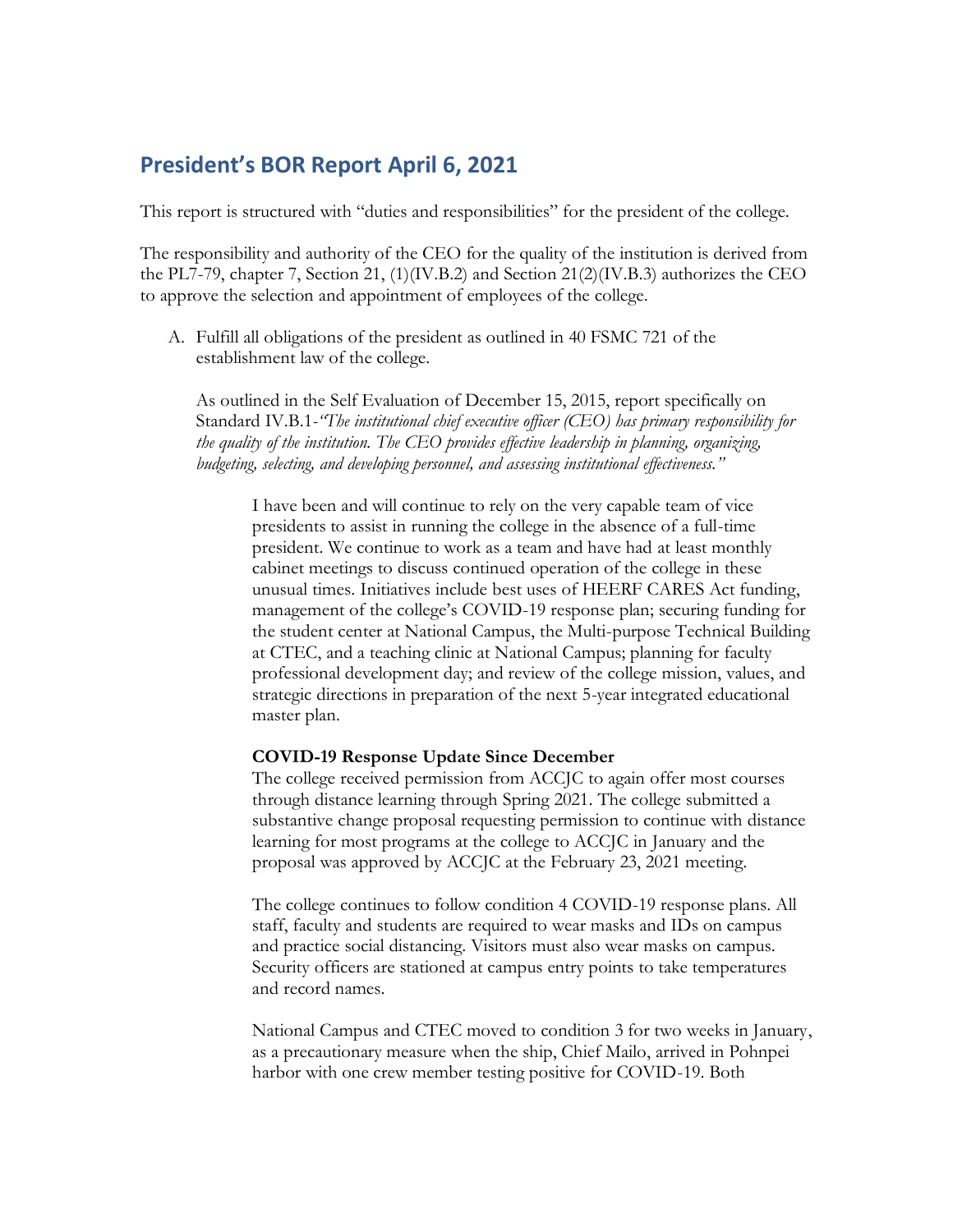campuses re-opened when it was determined there was no community spread.

B. Retain and maintain full accreditation from ACCJC/WASC.

ACCJC approved the Distance Learning Substantive Change Proposal on February 23, 2021.

Preparation of the Institutional Self-Evaluation Report (ISER) is ongoing. Writing teams are to have first drafts by May 21, 2021. The drafts will be reviewed by committees for accuracy and completeness, a more final draft will be prepared and made available for third party comment, then final review by the college and the Board of Regents. The report is due to the external peer review team by August 1, 2022.

C. Ensure development of the next Strategic Plan 2018 – 2023 and Strategic Plan 2024- 2028.

> The Strategic Plan 2018-2023 has been completed and approved by the BOR. VPIEQA has prepared a short presentation for the Board on recommendations related to the mission and strategic directions during the April 2021 meeting. The next phase is to act on the recommendations and begin preparation of the next 5-year integrated educational master plan.

D. Continue to assess the organizational structure and reporting procedures and make changes as needed for a more efficient and effective institution.

> Cabinet continues to meet to discuss a wide range of topics and issues. I continue to meet with each vice president individually as needed to ensure effective leadership and continuity at this time of transition.

E. Implement a Reengineering/Sustainability Plan to ensure long-term sustainability of COM-FSM.

Continue with current plans for long-range sustainability.

F. Continue and strengthen internal leadership capacity building efforts.

The college provides resources for faculty and staff to take courses, earn degrees, and attend conferences and trainings that support their development and service to the college. Everyone is being encouraged to attend conferences with a great number being offered virtually and often for free.

G. Enhance overall standing of COM-FSM and advocate for the college in all areas.